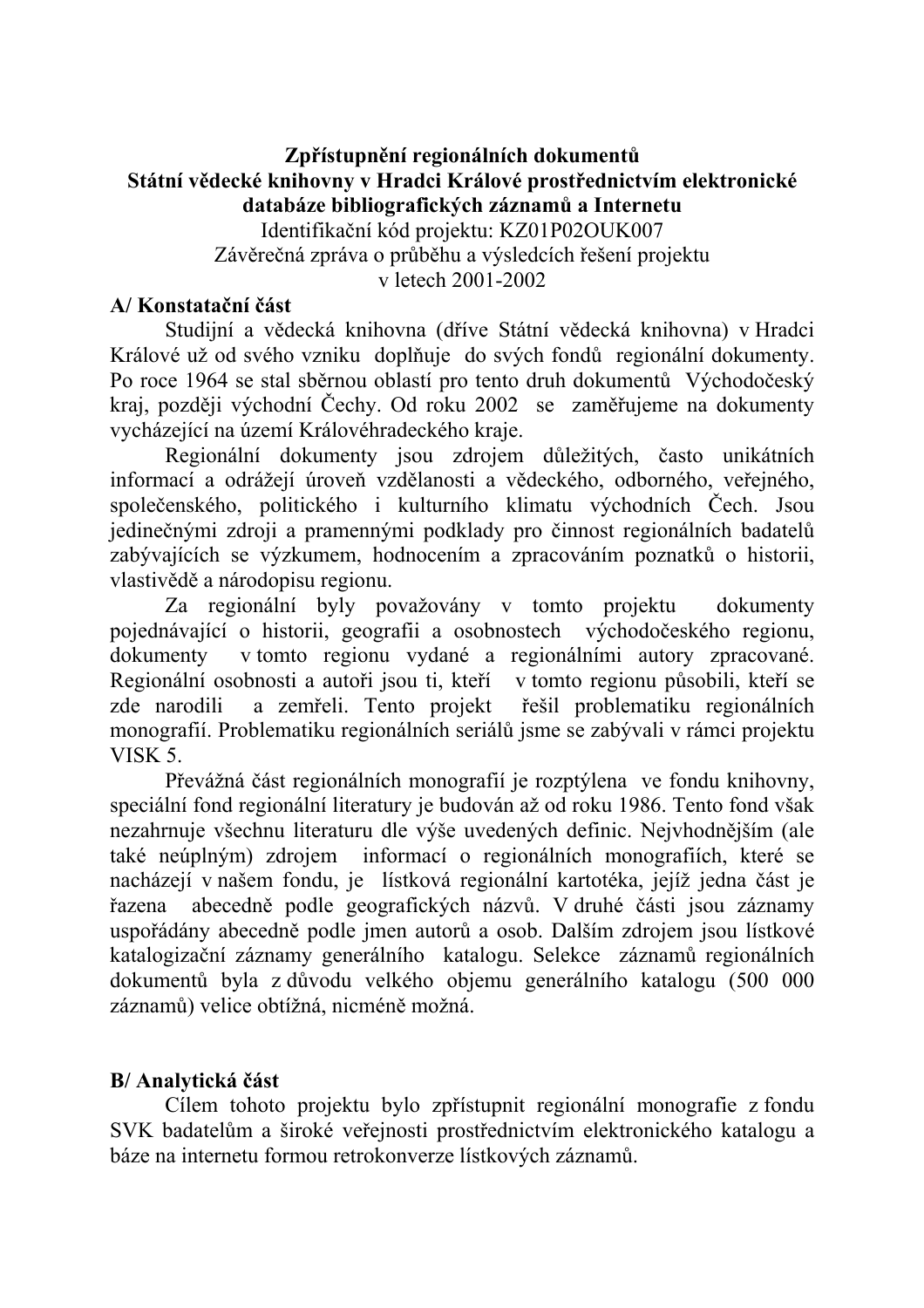SVK byla po mnoho let regionální knihovnou celých východních Čech a až do konce roku 2001 měla právo regionálního povinného výtisku pro tento region. Protože ostatní knihovny v kraji neměly povinnost tyto dokumenty že regionální bázi zpracujeme v rozsahu uchovávat, rozhodli isme se, původního regionu a záznamy zpřístupníme i uživatelům ostatních regionálních knihoven a podpoříme tak nově vznikající regionální funkce těchto knihoven.

Základním zdrojem pro retrokonverzi byla výše zmíněná lístková regionální kartotéka obsahující cca 10 000 listkových katalogizačních záznamů. Při analýze jednotlivých záznamů jsme zjistili, že obsahují bibliografické údaje, záhlaví, třídníky MDT, geografická jména, jména osob a signatury. Protože se jednalo o kartotéku a v době její tvorby se nepředpokládalo využití k retrokonverzi, nebyla zde uváděna přírůstková čísla. Pokud však zpětné uložení záznamů mělo proběhnout, bylo bezpodmínečně nutné uložit kompletní záznamy, tedy včetně údajů o exemplářích. Záznamy z kartotéky se vzaly jako základ a k nim se dohledávaly odpovídající záznamy generálního katalogu. Tato práce byla časově velmi náročná a velice těžko by se realizovala dohodami o pracovní činnosti. Proto na ni byly vyčleněny částečným úvazkem v roce 2001 dvě pracovnice, v roce 2002 jedna pracovnice. Jejich úkolem bylo připravit lístkové záznamy tak, aby mohly být uloženy do elektronického katalogu. Na přípravě pro retrokonverzi odpracovaly tyto kolegyně celkem 1487 hodin. V roce 2001 jsme pracovali podle geografické části kartotéky, v průběhu roku 2002 jsme začali s retrokonverzí personální části kartotéky. Při kontrole záznamů před ukládáním jsme zjistili, že je část záznamů již uložena z jiných zdrojů (geografická část regionální kartotéky, průběžná retrokonverze živého fondu). Přistoupili jsme proto k hledání dalšího zdroje záznamů regionálních dokumentů. Významně nám pomohla databáze personálních autoritních hesel, kterou v rámci programu VISK 9 harmonizujeme s bází AUJ Národní knihovny. Záznamy regionálních osobností jsme podle kódu cz-ce z naší báze vytiskli a vyhledali podle nich lístky v generálním katalogu. Po porovnání na duplicitu byly tyto lístkové záznamy předány k retrokonverzi.

Vlastní zpětné ukládání se provádělo na dohody o pracovní činnosti. Pracoviště retrokonverze jsme pro tuto práci vybavili dvěma počítači se snímači čárových kódů a pracovníci se zde v ukládání střídali. Zpětné ukládání záznamů probíhalo jednak kopírováním záznamů z báze České národní bibliografie, jednak ručním opisem lístků. (Odměna činila 10 Kč za kopírovaný nebo jednoduchý záznam a 12 Kč za záznam originální nebo složitý.) Záznamy z ČNB byly doplňovány údaji o osobnostech, korporacích a geografických jménech. Dále se ukládaly třídníky MDT, signatury a údaje o exemplářích. Po uložení záznamů bylo potřeba zařadit lístky zpět do generálního katalogu (168 hodin v rámci našeho vkladu do projektu) a elektronické záznamy zkontrolovat (82 hodin v rámci našeho vkladu do projektu). Lístkové záznamy, které byly pořizovány v naší knihovně v průběhu padesátých a na začátku šedesátých let. byly neúplné (chyběly třídníky MDT a dokumenty nebyly zapřírůstkovány).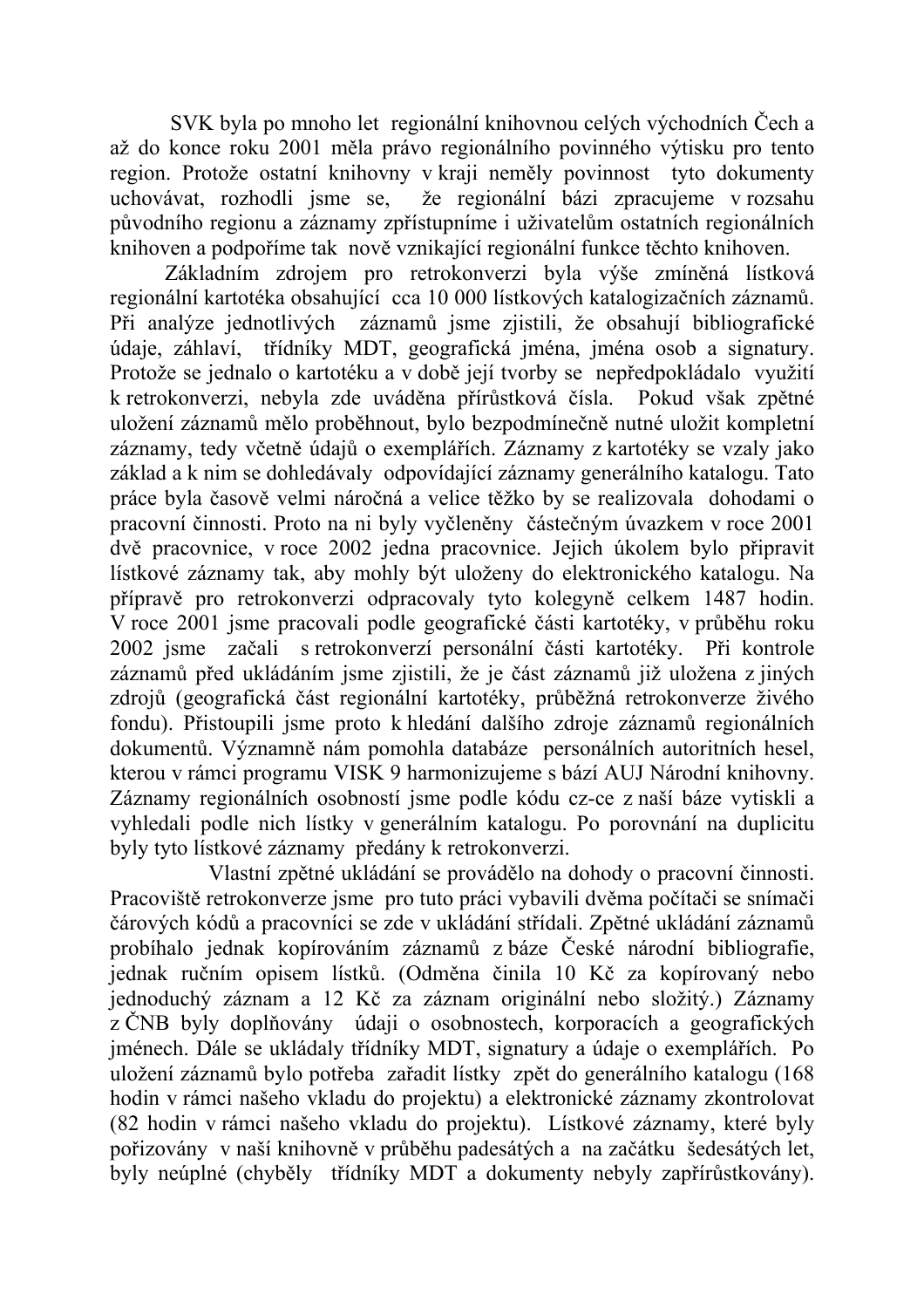Jediný způsob, jak se s nejstaršími záznamy v našem katalogu vyrovnat, bylo provést rekatalogizaci jim odpovídajících dokumentů. Na tomto úkolu bylo odpracováno celkem 114 hodin, a to také v rámci našeho vkladu do tohoto projektu.

# C/Návrhová část

Do našeho elektronického katalogu bylo uloženo 13 845 záznamů regionálních monografií, 344 dokumenty byly rekatalogizovány a 5 194 záznamy byly doplněny o chybějící údaje. Z dotace jsme provedli retrokonverzi 11 143 záznamů. Plán 10 000 záznamů jsme již překročili, protože levnějších záznamů bylo více, než jsme předpokládali. Záznamy odpovídají minimálnímu záznamu pro souborný katalog. Při ukládání jsme respektovali pravidla AACR2.

Protože jsou autoritní záznamy nedílnou součástí našeho systému a při ukládání bibliografických záznamů s nimi musíme pracovat, doplňovaly se jako vedlejší produkt tohoto projektu i soubory regionálních personálních a korporativních autorit.

Báze je součástí elektronického katalogu knihovny. Pokud chtějí v regionální části, stačí zadat jako jednu uživatelé vyhledávat pouze z podmínek kód cz-ce. Objem záznamů k dalšímu vyhledávání se zúží pouze na záznamy regionálních dokumentů. Pak už mohou vyhledávat tak, jak jsou v našem katalogu zvyklí. Informační pracovníky v půjčovně a ve studovně jsme zaškolili v roce 2001. Školení uživatelů probíhalo od začátku roku 2002.

Záznamy regionálních monografií jsou také nedílnou součástí katalogu knihovny vystaveného na www stránkách. V současné době našich připravujeme novou verzi webovského OPACu, kde je možné vyhledávat podle regionálního třídění. Nebude proto nutné vystavovat samostatnou regionální databázi.

Práce s regionálními monografiemi se díky jejich elektronickým záznamům zkvalitnila. Regionálně zaměřené dotazy nacházejí v elektronickém katalogu podstatně větší odezvu než dříve. Pokud iiž některé záznamy v našem OPACu existovaly, byly doplněny a dnes mají větší vypovídající hodnotu. Lze je vyhledat z více hledisek než dříve.

Na začátku roku 2002 jsme jako náš další vklad do projektu provedli revizi zvláštního regionálního fondu. Exempláře byly zkontrolovány přímo se záznamy. Takto připravený fond se stal základem regionální studovny, kterou jsme otevřeli pro veřejnost u příležitosti 777. výročí založení města Hradce Králové. Záznamy vytvořené díky tomuto projektu poslouží v budoucnu k jednoduchému vyhledání dalších dokumentů, o něž stávající fond regionální badatelny rozšíříme v nové budově knihovny. Databáze regionálních monografií je logickým doplněním již existujících bází REOS, REFA a souborné báze regionálních seriálů.

K plnému zhodnocení vynaložené práce a finančních prostředků je celý elektronický katalog naší knihovny do nového zapotřebí převést